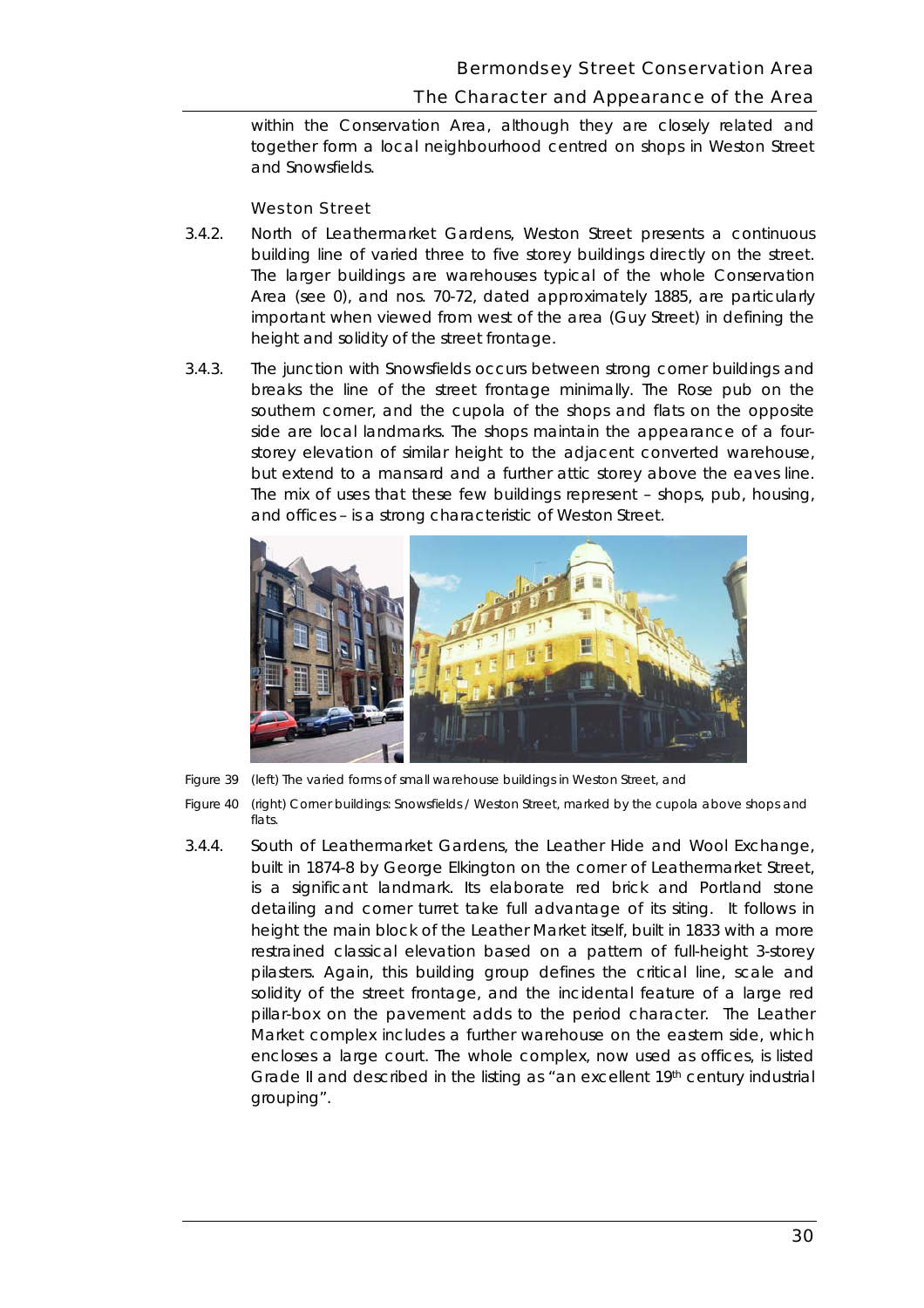# Bermondsey Street Conservation Area The Character and Appearance of the Area



*Figure 41 The Leathermarket, Weston Street: a very orderly façade providing strong definition of the east side of the street.* 

### **Snowsfields**

3.4.5. The most distinctive building on the street is the elaborate red brick tenement development of the Guinness Trust Buildings. The main block on Snowsfields and Kirby Grove is palatial in style, its two four-storey wings linked by an arcade of five brick arches that give access to its central court. The whole development is surrounded by heavy iron railings to protect a half basement floor. A smaller block in similar style adjoins the Rose pub. Together the buildings form a significant section of the street: with their railings, street trees, and the block of shops and flats opposite, they contribute to a strong urban character.



*Figure 42 Guinness Trust Buildings, Snowsfields: showing the importance of the ensemble of railings, street furniture and trees in the character of the street.*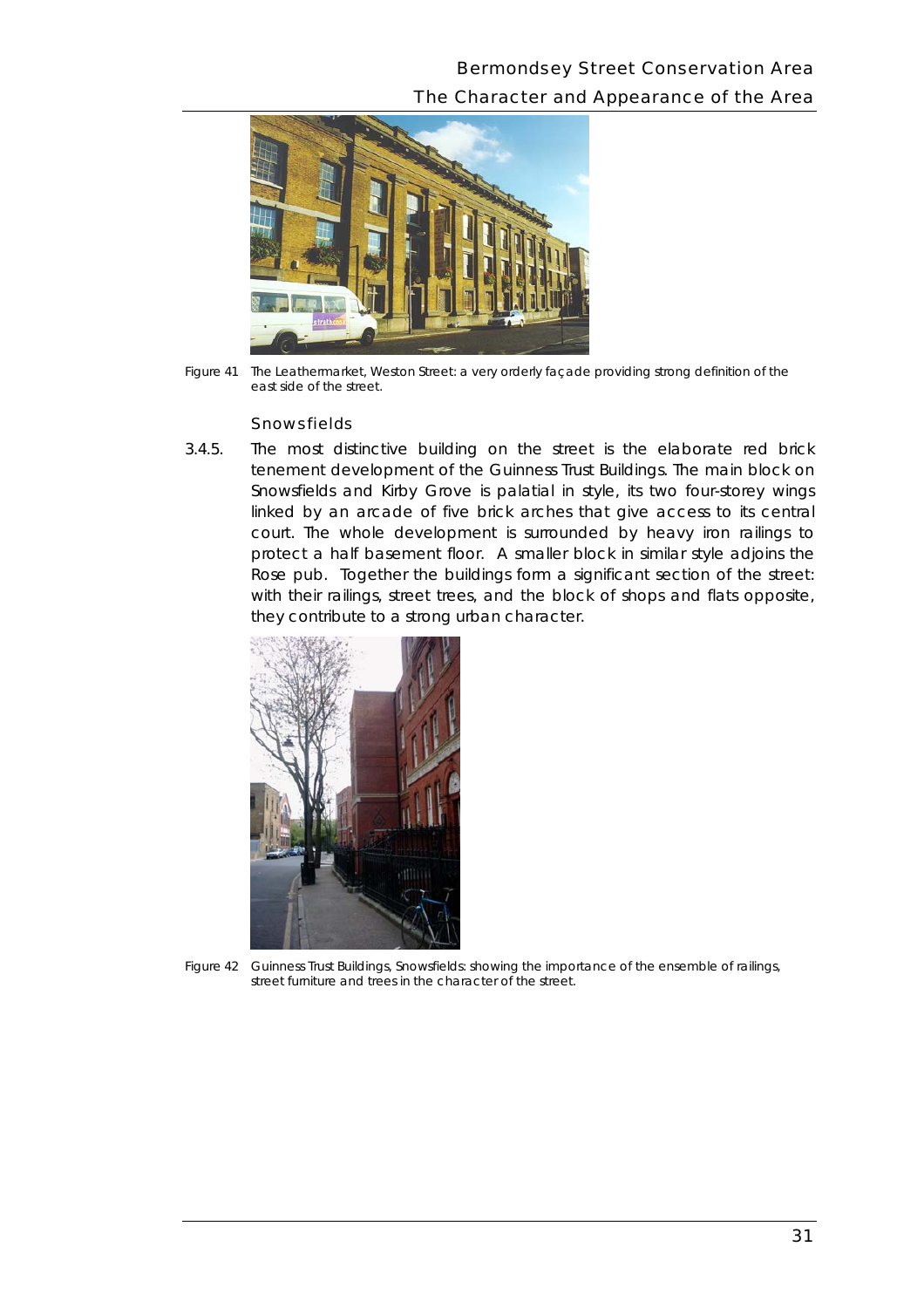# The Character and Appearance of the Area

 survives from the earlier street layout. It turns a right angle to meet Weston Street but is closed to vehicles at this point. It provides service access to 3.4.6. Opposite, Arthur's Mission marks the corner into Melior Place. Between the two Guinness Trust blocks, Ship and Mermaid Row is a narrow lane that adjacent buildings, and retains original cobbled surfacing, stone kerbs and brick boundary walls.

### Melior Street

- 3.4.7. Melior Street forms the northern boundary of the Conservation Area. Its drawing the eve from its more mediocre immediate surroundings. primary significance is as an approach to the Horseshoe Inn, which closes the view from Weston Street. The pub is also the visual focus viewed from Snowsfields via Melior Place to the south. The building is contemporary with the Guinness Trust housing and is elaborately decorated and detailed,
- derives from their informal and intimate scale, and the pub is visually the Vinegar Yard. The individual variety of other small buildings such as the 3.4.8. In this pivotal location, the pub creates a small and sheltered public space that customers use. Much of the quality of the spaces around the pub most important feature in views along Melior Street, Melior Place and Catholic Church and the Glasshouse Theatre Studio, contribute further to the interest.



*Figure 43 Melior Place: The Glasshouse Studio and The Horseshoe Inn contribute to a lively, local space.* 

### Leathermarket Street

 3.4.9. The area north of Leathermarket Street suffered war damage and many character of the street is retained by the north side of the Bermondsey side. gaps were created in the urban fabric. A little of the 19th century Leather Exchange, the Leather Exchange pub which is part of it, and the remaining old tannery building opposite (No. 22). A primary feature of the tannery building is an elaborate brick and stone arch, which once led into its yards: the remains of a destroyed wing of the building form the eastern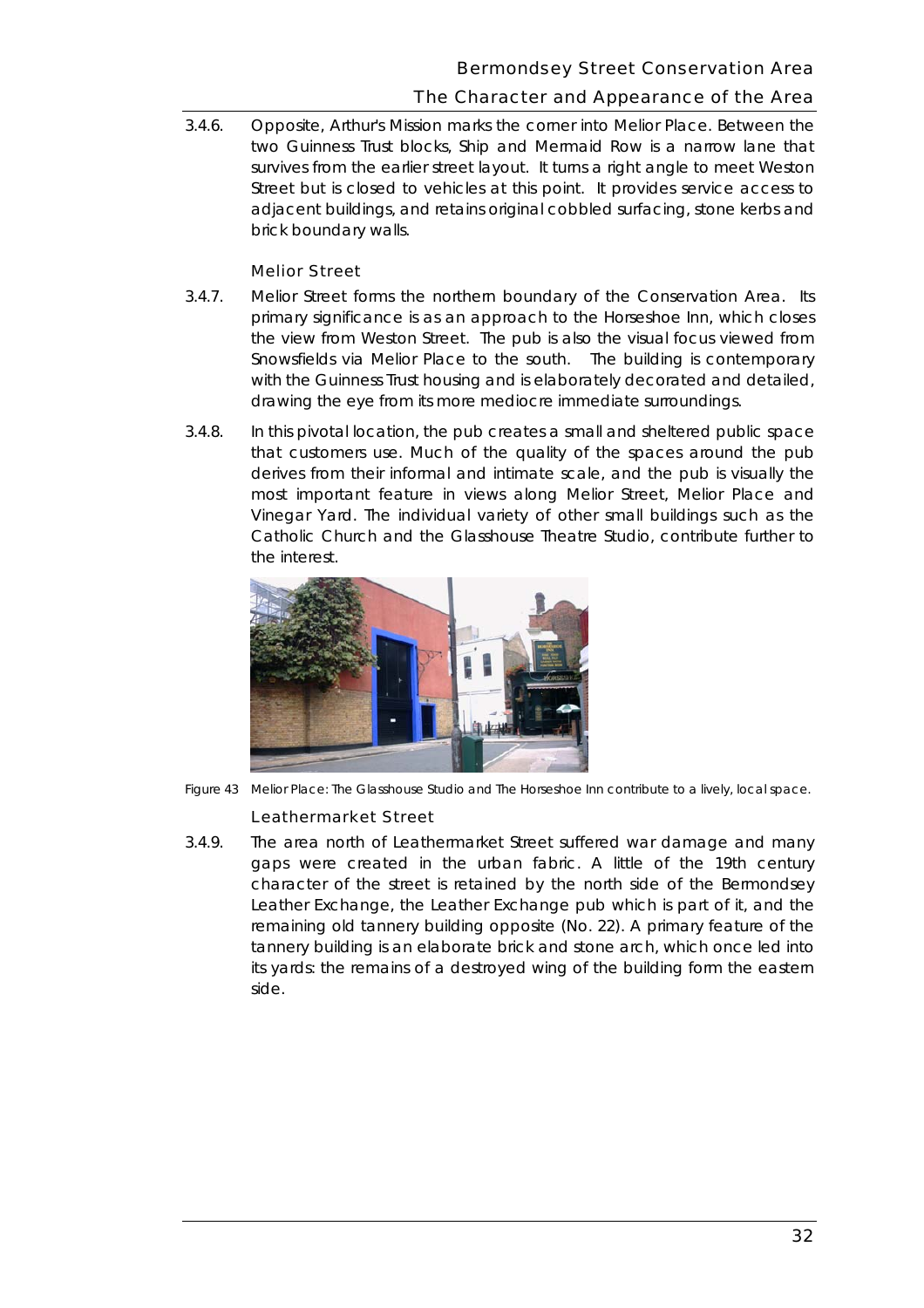# Bermondsey Street Conservation Area The Character and Appearance of the Area



*Figure 44 22, Leathermarket Street: former tannery in need of renovation, providing a counterbalance in the street scene to the impressive buildings of the Leathermarket Exchange, opposite.* 



#### Townscape and views

*Figure 45 The Horseshoe Inn viewed down Melior Place: a key vista to a local landmark.* 

- 3.4.10. In this small area there is a surprising variety of different building types and street characters. Some of the most dominant elements actually lie outside the Conservation Area in the Guy's Hospital complex on the other side of Weston Street, where concrete towers of nearly 30 storeys loom above the three to four storey townscape of the area itself. The view southward along Weston Street focuses on the 22 storey block of Burwash House, which also dominates views westwards along Leathermarket Street.
- 3.4.11. Views into the area from the west are important. Approaching from Long Lane, Weston Street is broad and the Conservation Area boundary to housing estates is very open. The façade of the Leather Market is consequently prominent both along the street and from the housing areas. Warehouses in the northern part of Weston Street have a similar relationship to their surroundings.
- Bermondsey Street. In front of them the street has a quiet urban quality created by their relationship to Leathermarket Gardens which they overlook and by the predominance of residential uses. 3.4.12. Looking eastwards along Leathermarket Street, the slightly angled façade of converted warehouses at 1-7 close the view as the street curves to join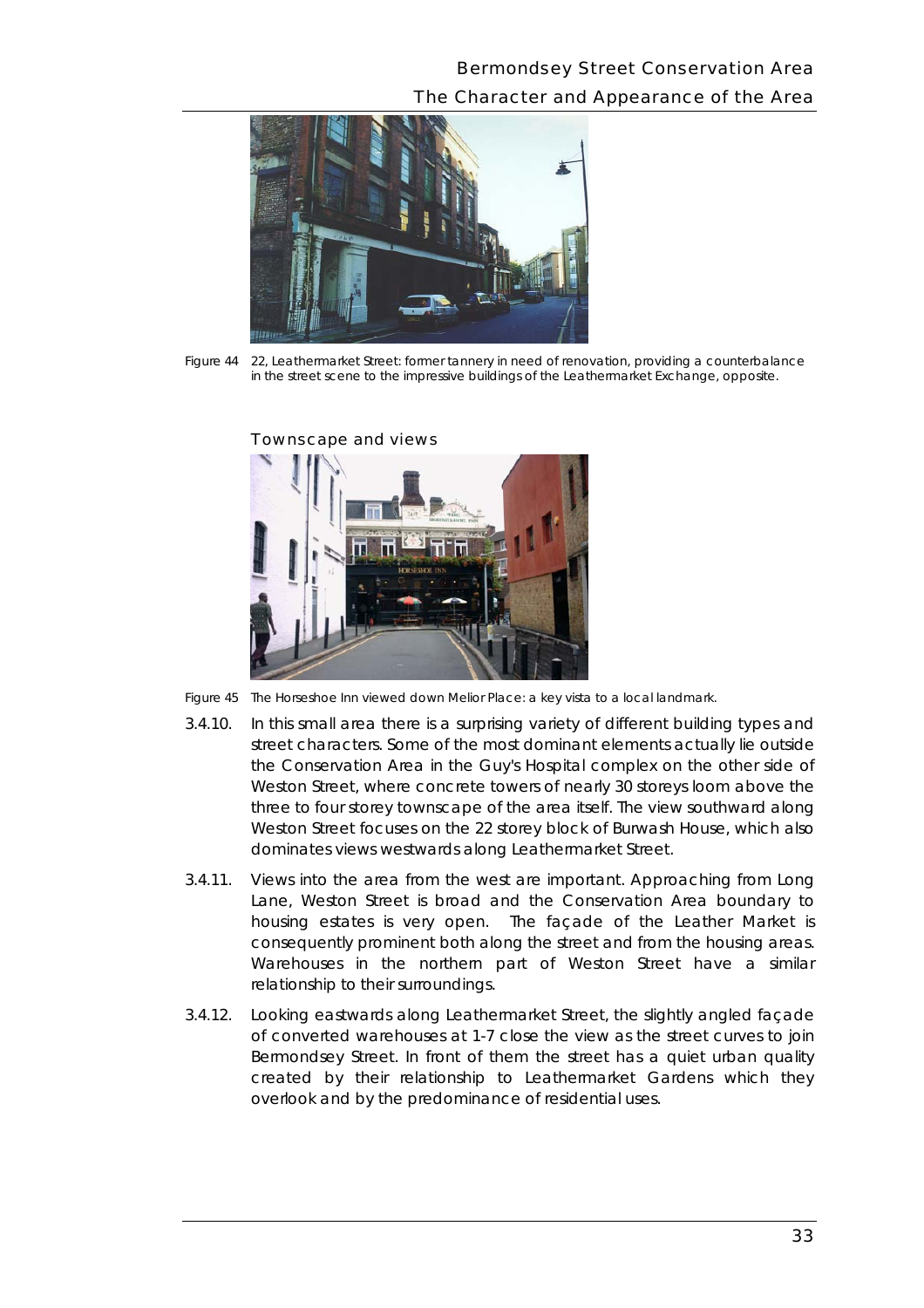### Landscape elements



*Figure 46 Leathermarket Gardens: a beautifully maintained oasis in a bustling urban area – the enclosure of buildings surrounding the park is important for its containment, without restricting its spaciousness.* 

 the Tyers Estate. The mature trees along the edges open to surrounding streets provides the visual enclosure of the street space that former 3.4.13. Leathermarket Gardens was created following clearance of war damage and 19th century tanneries. It now provides outlook for buildings in Tyers Gate and the eastern part of Leathermarket Street, with views across the space. Its western end is more separated from its surroundings, behind the Old Tannery frontage on Leathermarket Street and the Guinness Trust buildings on the north side. The Gardens are well connected into the community that they serve, with gates into Weston Street, Kirby Grove and buildings would have: this is particular important in Leathermarket Street and Weston Street.

#### Negative elements

- 3.4.14. The area suffers from a number of gaps in development that are building on the corner of Melior Street (No. 50) has been reduced to a secured by a galvanised palisade fence. detrimental to its overall quality. On Weston Street the former three-storey single storey and there is a vacant site between it and No. 56 currently
- warehouse at 9-17 Vinegar Lane are also detrimental to the setting. 3.4.15. At Melior Place, the car park behind 8–20 Snowsfields breaks the definition of Vinegar Yard beside The Horseshoe Inn. Other parking areas immediately adjacent to the Conservation area and related to the
- 3.4.16. At 26 Leathermarket Street a former gap in the street frontage west of No. 22 has been filled by a modern 2-storey pavilion-like community building. This building form does not follow the scale or line of buildings either side, and while it is not entirely detrimental, it makes no positive contribution to the quality of the Conservation Area.

### Sub area 4 – Tower Bridge Road

### Tower Bridge Road

 reflects its importance as a route in the wider London context. It is no 3.4.17. The character of Tower Bridge Road is different in many ways from other parts of the Conservation Area in that it has a "metropolitan" scale that coincidence that it is a relatively new street, built in the 1890s to extend the approach to Tower Bridge, and does not have the fine grain of narrow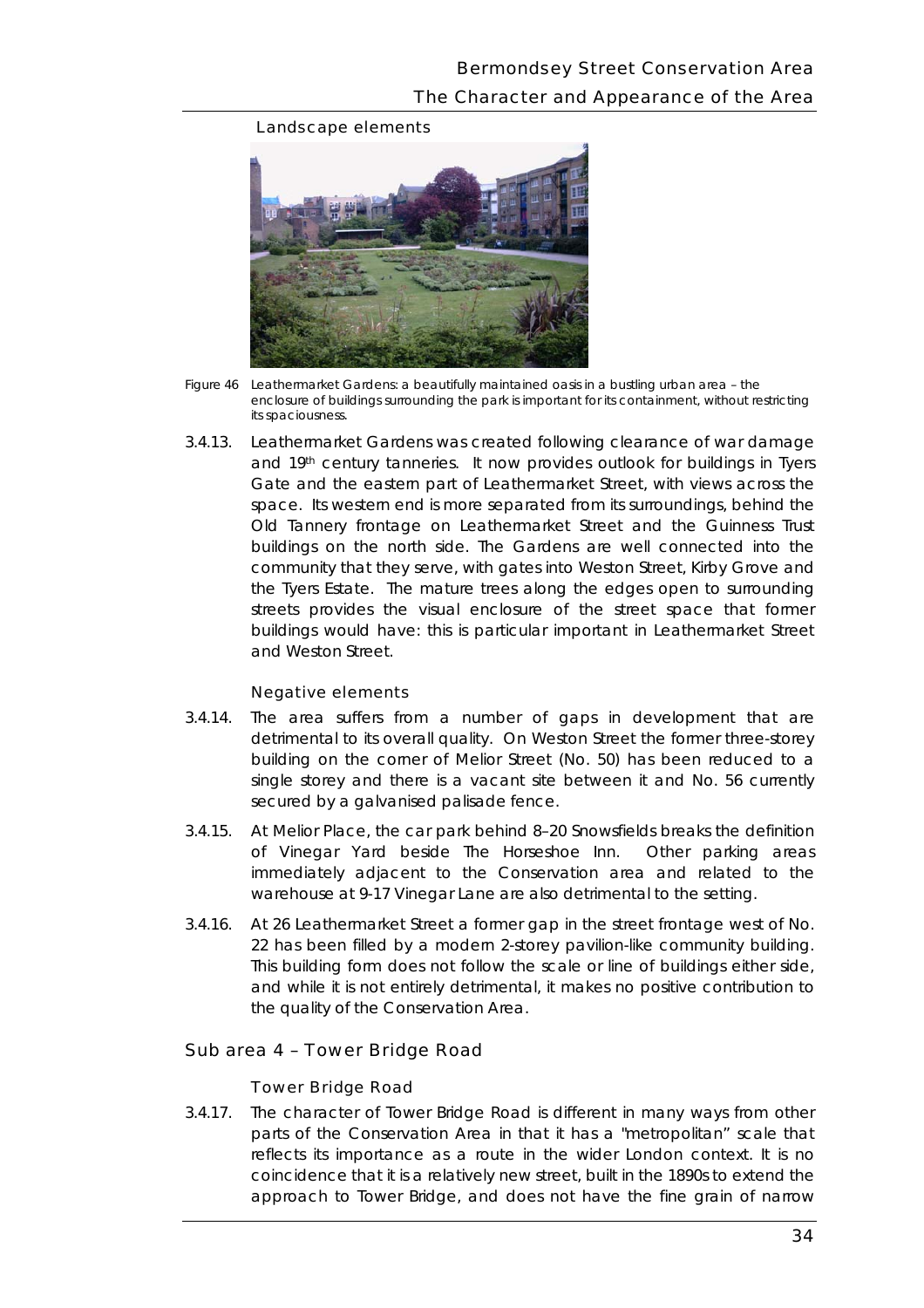### Bermondsey Street Conservation Area

## The Character and Appearance of the Area

 Area. A boulevard character was intentionally planned, in which the trees development frontages that are typical elsewhere in the Conservation that line the street are very significant.



*Figure 47 Avenue trees in Tower Bridge Road help to create the "metropolitan" character intended by the street's designers in the 1890s.* 

 side, a reasonably generous street width (18 metres), and avenue trees to from 3 to 5 storeys: the street trees are particularly important in enlivening painted iron bridge, providing a powerful closure of the street scene northwards. Here the street space widens to take in Roper Lane, a 3.4.18. Within the Conservation Area, the character of Tower Bridge Road is created by strong street frontages of five or more storeys on the western reinforce linearity and height. The eastern side of the street is occupied by early 20th century commercial buildings in a range of simple styles varying this street frontage. The railway viaduct passes over the street on a brightly fragment of the 18th century layout.

### Roper Lane

- 3.4.19. The western side of Roper Lane is occupied by the former Sarsons' Vinegar Factory site. It presents a very industrial face to the street with much retains unusual large 3-bay sash windows at first floor level, one of which has a bayed centre section. Within the site are a number of listed industrial altered 2-3 storey 19th century buildings at the north end and a 1930s block of three-storey height to the south. The most northerly building buildings dating back to the establishment of the works in the 1820s: they incorporate specialist details associated with brewing and malting operations which are important to preserve.
- important in establishing a building height appropriate to the containment only to the factory site, but also to the railway viaduct and bridge and gives these elements particular value as an industrial group. 3.4.20. While the buildings present a plain appearance at street level, they are of Roper Street. The engineering character of the structures relates not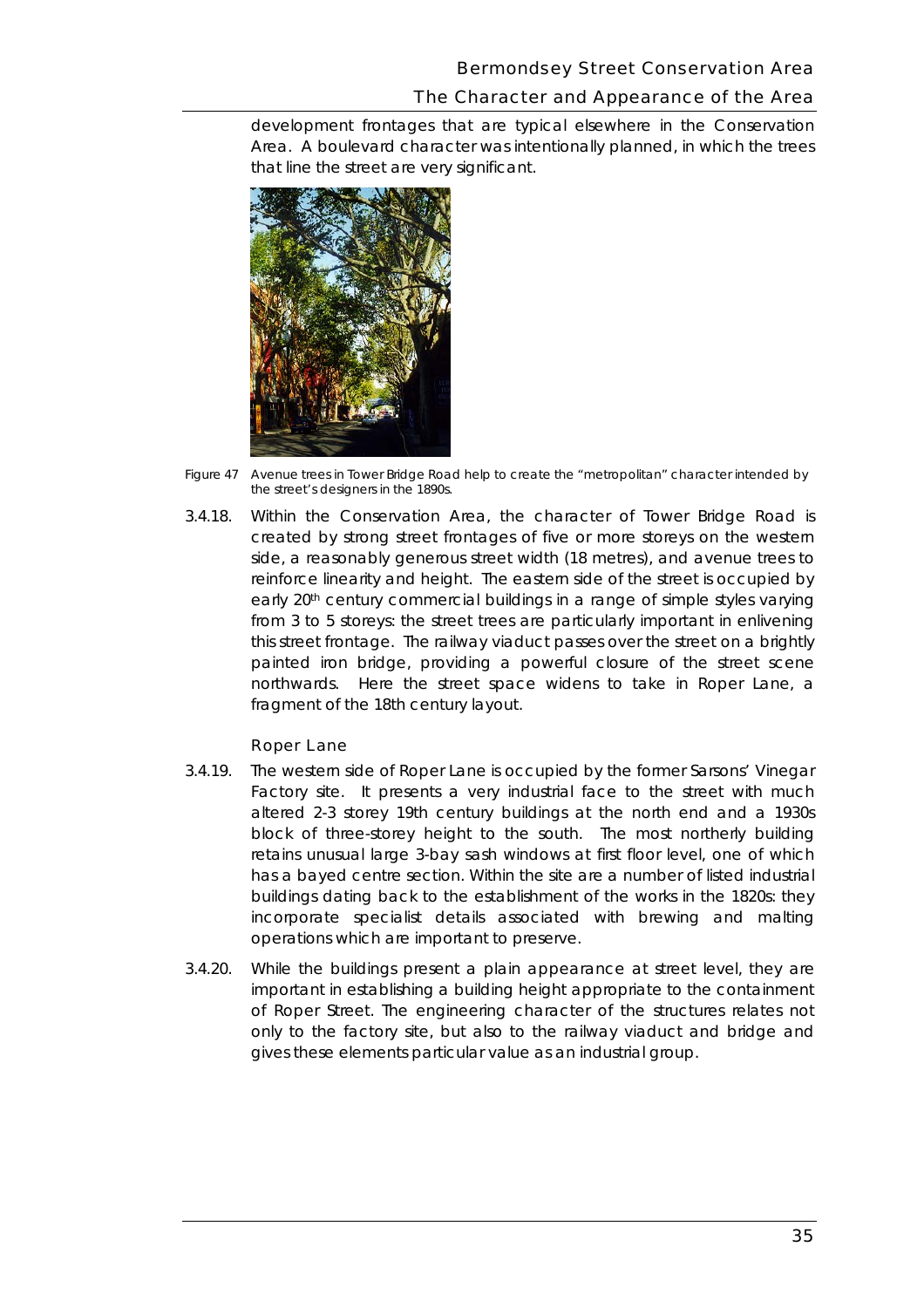# Bermondsey Street Conservation Area The Character and Appearance of the Area



*Figure 48 The Railway Bridge is a key element of spatial enclosure, related to the industrial architecture of the former Sarsons Vinegar works.* 

#### Tanner Street

- and tanneries in the 19<sup>th</sup> century. Now only a small area of that character the area. 3.4.21. The Conservation area extends through Tanner Street between Bermondsey Street and Tower Bridge Road and for a short distance further east. Tanner Street was historically an important east-west route and developed much as the rest of the Conservation area with warehouses remains east of Tower Bridge Road. There are examples of small warehouses typical of the Conservation area generally at nos. 45-47 and nos. 54-58. The remainder was cleared in the construction of Tower Bridge Road and following wartime damage: Tanner Street recreation ground now occupies the western end of the street, separating the sub area from Bermondsey Street. A mixture of uses and building types, such as the Raven at the Tower pub on the corner, adds to the working character of
- occupied by a light and airy new building by Weston Williamson. It 3.4.22. A number of gap sites existed in tanner Street until filled by some good recent buildings. Particularly successful is the corner site at nos. 35-45, observes key design parameters of the established scale and character of the area, composed in strong vertical modules, defined by simple horizontal lines at roof level, and with interest and movement at street level. Its Tower Bridge Road elevation turns quietly to meet the 1930s face of the Sarsons Vinegar works, which is undergoing radical refurbishment. Opposite at no. 42, a more restrained six-storey building in terracotta coloured panels and glass marks the street corner decisively, again using simple, rectilinear forms.



*Figure 49,50, 51 New corner buildings on Tower Bridge Road.*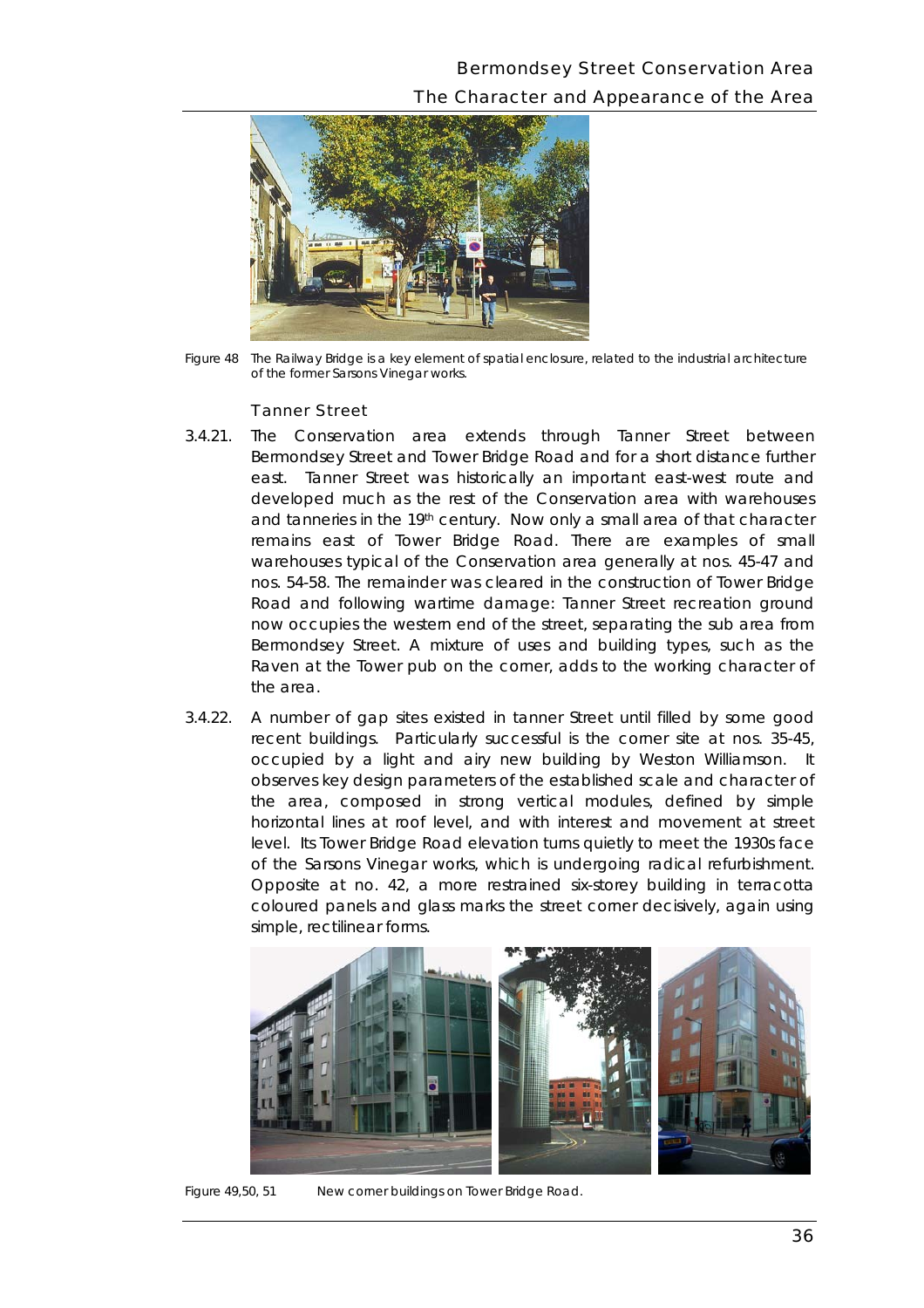## The Character and Appearance of the Area

#### Townscape and views

 bridge at the north is a dominant focus. At the bridge, the trees are grouped with a listed red telephone box, York Stone paving and the arches to St. John's Churchyard north of the viaduct give additional visual 3.4.23. Views are contained within the linear form of the street and the railway particularly important in maintaining the visual line of Tower Bridge Road where Roper Lane sets back to the frontage of the former Sarsons' vinegar works. The enclosure of these structures creates a shaded street space, granite sett surfaces below the railway arches. Glimpsed views through the interest.



*Figure 52 Tower Bridge Road: visual closure and glimpsed views below the Railway Bridge.* 

### Landscape elements

 Bermondsey Street at the western end but views into the gardens are add to the vitality of the centre of the Conservation Area. 3.4.24. Tanner Street recreation ground has aspect over Tanner Street, but are otherwise enclosed by buildings. There is pedestrian access into blocked by walls and planting. Buildings on the north side of Tanner Street are critical to establishing the scale and enclosure of the gardens although they fall outside the Conservation Area. They are an important amenity for people living and working in the Bermondsey Street area and

### Negative elements

 particularly in relation to the Sarsons factory and new buildings on Tanner the Conservation Area includes a security fenced car park next to nos. 1-4 Pope Street and a gap site between nos. 45 and 49, 3.4.25. Significant recent redevelopment has taken place in the sub-area, Street. Some gaps remain, particularly east of Tower Bridge Road, where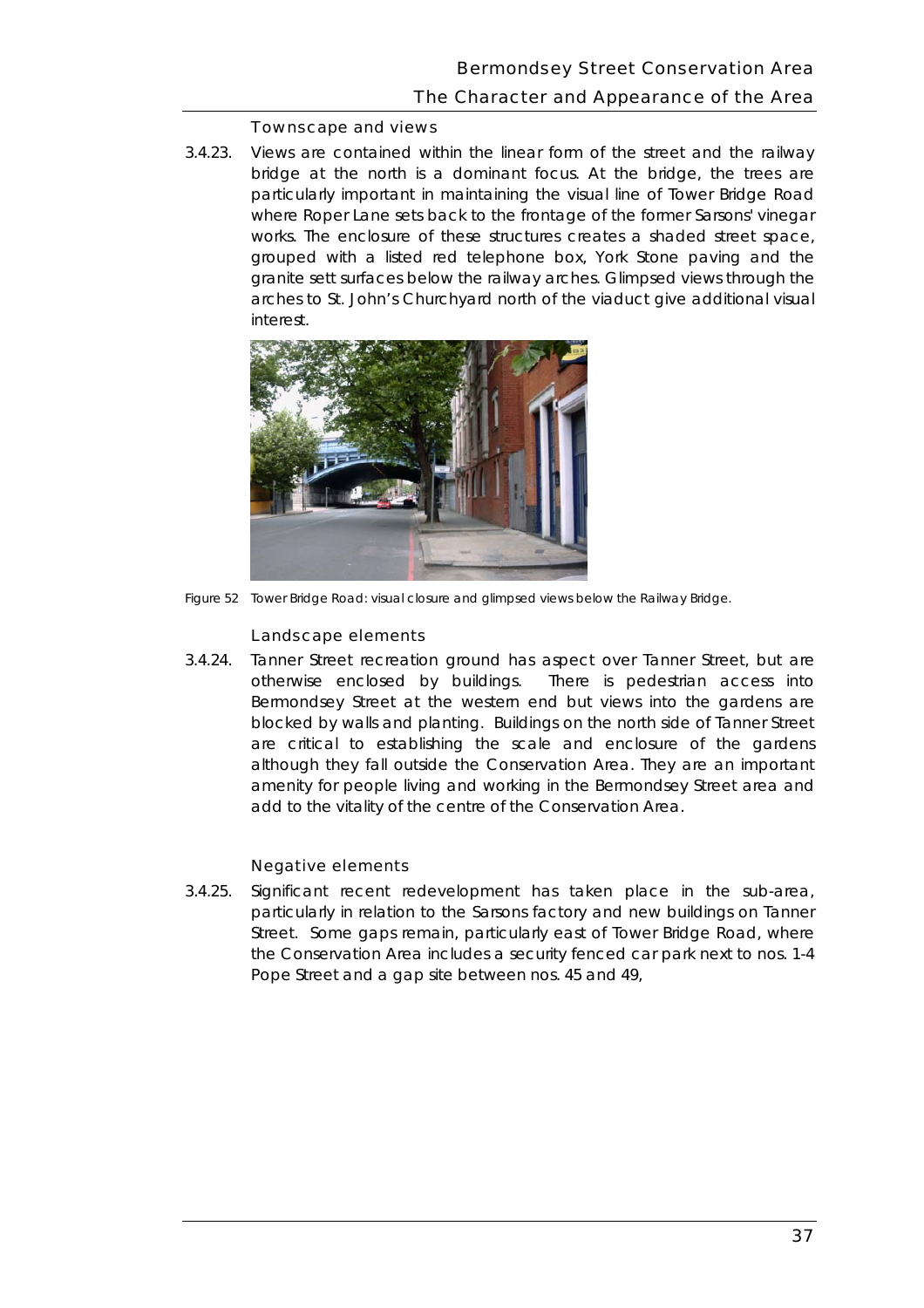# 4. AUDIT

# 4.1. Listed buildings

- 4.1.1. The list of buildings of special architectural or historic interest for Southwark was updated in September 1998. Detailed list descriptions are available from the Council. They are grouped in five main areas:
	- Bermondsey Street, in five groups: east side 55-63, west side 86-78, west side 124-132, east side no. 173, and 2 Morocco Street / 2-4 Leathermarket Street;
	- Grange Walk and Bermondsey Square (no. 67 is Grade II\* listed);
	- Bermondsey Leather Market;
	- The Sarsons Vinegar Works in Roper Lane off Tower Bridge Road;
	- St. Mary Magdalene Church and churchyard.
- Lane. 4.1.2. This last group includes the Grade II\* classification of St. Mary Magdalene Church itself. In the churchyard are five listed tombs, the drinking fountain and an obelisk, the gates and gate piers opposite Purbrook Street, and the octagonal watch-house on the corner of Bermondsey Street and Long
- 4.1.3. An early red telephone box (K2 model) is listed on the green at Roper Walk. In the south-east of Tanner Street recreation ground is a listed drinking fountain, adapted from a turret on the tower of St. Olave's church, Tooley Street, to commemorate the opening of the recreation ground in 1929.

## Key Unlisted Buildings and Building Groups

 background character that they provide is essential to the character of 4.1.4. The main defining elements of the Conservation Area are groups of buildings that combine into frontages that define streets, spaces and views. Often this group value of buildings is as important as the individual characteristics of listed buildings, and the scale, containment and the Conservation Area. The following descriptions include listed buildings in key groups.

## 4.2. Sub Area 1 - Bermondsey Street north

- *2-16 Crucifix Lane*: a 3-storey 19th century residential group, with shop fronts; No. 2 is The Horns pub. The group forms a strong street frontage opposite the railway arches into London Bridge Station.
- of 3-5 storey former warehouse and commercial premises, now all retail.<br>They provide strong definition of street form. • *35-71 Bermondsey Street*: including some listed buildings, a mixed group
- Williamson, given a Civic Trust Commendation, 2002. • *46-62 Bermondsey Street*: 3-4 storey warehouse buildings providing strong definition of street form. No. 60 is a recent building by Weston
- • *64-78 Bermondsey Street*: listed three storey Georgian buildings, with shop fronts: strong architectural character and definition of street form.